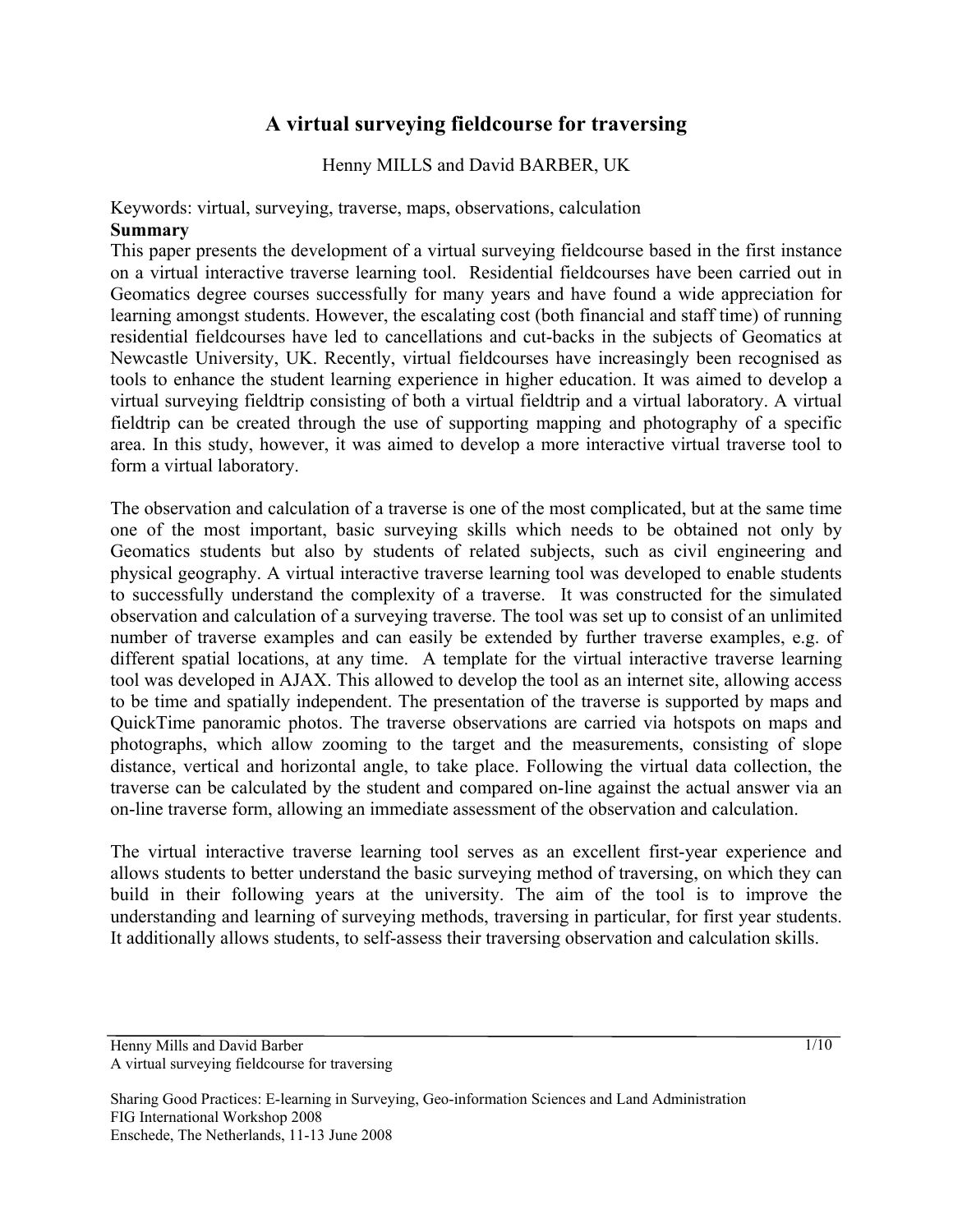## **A virtual surveying fieldcourse for traversing**

Henny MILLS and David BARBER, UK

### **1. INTRODUCTION TO THE VIRTUAL INTERACTIVE TRAVERSE LEARNING TOOL**

This paper presents the development of a virtual surveying fieldcourse based in the first instance on a virtual interactive traverse learning tool (VITLT). The VITLT was developed at Newcastle University's School of Civil Engineering and Geosciences to support the teaching and learning experience for the traverse observation and calculation for a variety of student groups. Recently, virtual fieldcourses have increasingly been recognised as tools to enhance the student learning experience in higher education (GEES\_Worcester, 2007). The UK Higher Education academy defines a virtual field trip as a "type of simulated field trip undertaken trough the Internet" and a virtual laboratory as a "technological instrument that allows the simulation of laboratory or other equipment on a computer" (HEAcademy, 2007). Both components are overlapping in their definition and have to be present in a virtual fieldcourse (VFC). Virtual in terms of a virtual fieldcourse has also been described as a 'digital alternative representations of reality' (Phipps, 2001). This paper presents the results of the development of the VITLT as a virtual laboratory with the support of a virtual trip, based on support maps and photography of a specific area.

#### **1.1 Surveying at Newcastle University**

Surveying, is currently taught as a Stage 1 and Stage 2 modules in the Geomatics (c. 45 students), Physical Geography (20 students) and Civil Engineering (c. 85 students) undergraduate degree programmes at Newcastle University, consisting of numerous practical sessions, in addition to lectures. Residential fieldcourses, traditionally run over eight to 14 days, are seen as an effective learning experience for students to gain competent knowledge in surveying. However, the escalating cost (both financial and staff time) of running residential fieldcourses have led to cancellations and cut-backs in the subjects of Geomatics at Newcastle University, UK. Geomatics students still experience an eight-day surveying fieldcourse in the first year of their undergraduate degree, however the surveying fieldcourse for civil engineering students has been shortened into six practical sessions spread through the student's first academic year. These differences in surveying experience have resulted in a large division in knowledge and skill in surveying between the two students groups, being highlighted in the annual exam marks in the common first year surveying module. Efforts are therefore necessary to improve the civil engineering learning experience and introducing alternative assessment methods. A VITLT was built to improve the learning experience of primarily civil engineering students (but also Geomatics and Physical Geography students) by developing an e-learning tool.

#### **2. E-LEARNING AND THE USE OF VIRTUAL FIELDCOURSES**

 $\frac{2}{10}$ Fieldwork and fieldcourses are an important learning tool for any Geoscience degree. Residential fieldcourses have been carried out in many studies successfully for many years and have found a wide appreciation for learning amongst students. Virtual fieldcourse aim to enhance the learning experience of students in the context of existing residential fieldcourses. Any virtual fieldcourse

Henny Mills and David Barber A virtual surveying fieldcourse for traversing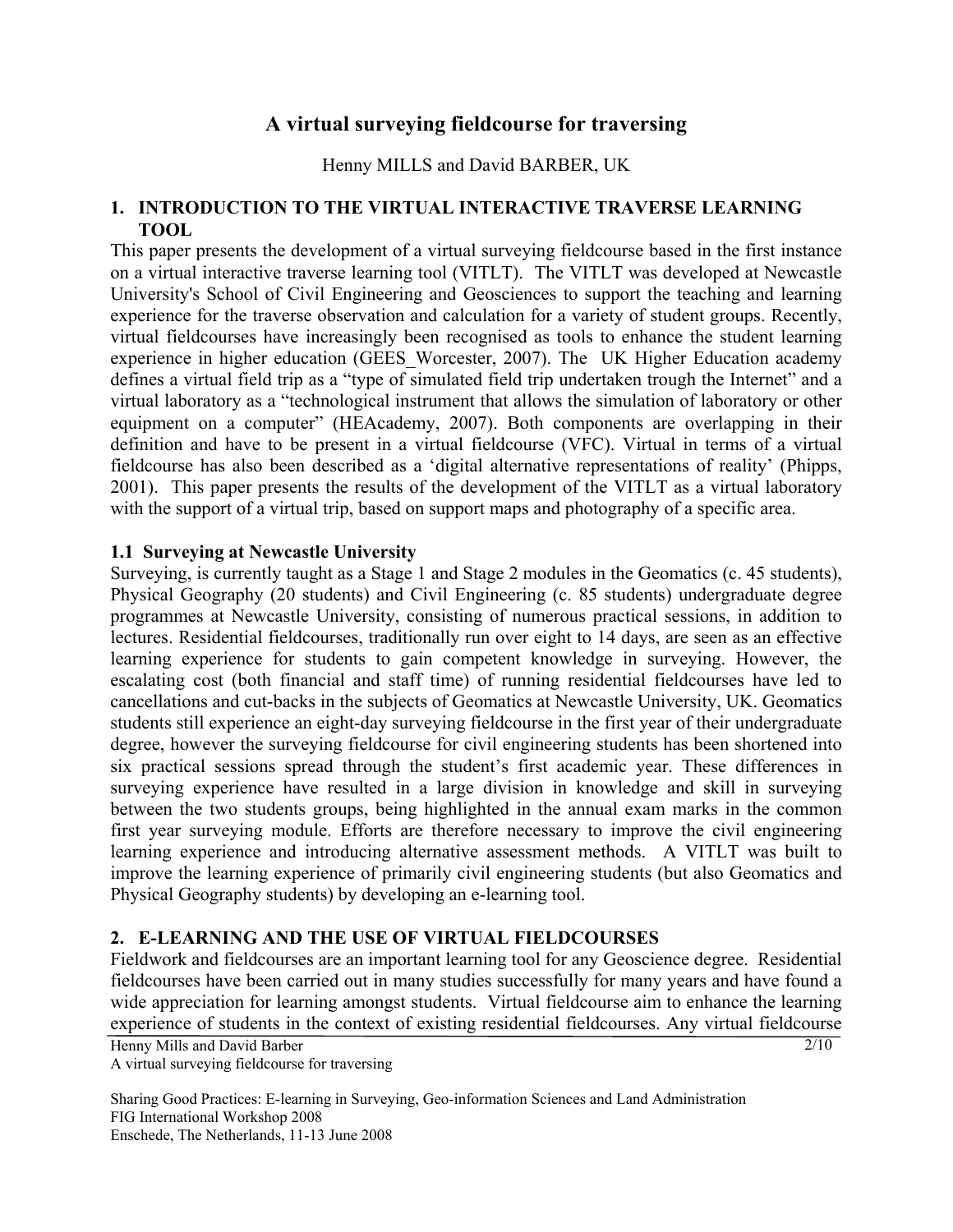development can be understood as an inspiration to improve the overall student learning experience (Phipps, 2001). In such context, it is considered that a VFC should be based on a fieldwork components if possible, the pedagogy, technology and data (Moore, 2006b).

VFCs have now been developed at several institutions across the world and in the UK. Existing UK VFCs range from live web-cameras to full interactive virtual fieldtrips (GDN, 2001). An example for an existing VFC is the development of a Dark Peak virtual tour as a introduction and preparation tool for a geography fieldcourse (McMorrow, 2005). It took up to three years to develop the complete virtual tour, highlighting the cost and time associated with its construction. A student survey for this virtual tour highlighted that students got mixed enjoyment out of using such learning tool and did not necessarily see it as an improved learning tool to help their understanding of the subject (McMorrow, 2005).

The evaluation of further existing VFCs has shown their potential as a new and innovative learning experience for students and has been accepted by students for that reason (Spicer and Stratford, 2001). On the other side, the students strongly expressed their opinion that a VFC should not replace any existing real fieldtrips (Spicer and Stratford, 2001). It shows that VFCs are no a substitute of any residential fieldcourses and should not be considered as such. Even if the material could be taught with a VFC, students would miss out on a student life experience. Residential fieldcourse can help to develop transferable skills, such as group and project work, time management and if anything are of high potential for the social life experience of a student.

VFCs have been accepted by students as a modern and innovate learning method and students particularly enjoyed the use of such for this reason (Spicer and Stratford, 2001). The preparation of real fieldwork and – courses can be aided by a VFC, as it helps to provide students with new information in advance to the fieldwork (Warburton et al., 1997). It can therefore fulfil the following teaching and learning objectives: planning fieldwork, preparing for fieldwork, providing regional context, briefing on health and safety issues and improving learning acquisitions (Warburton et al., 1997).

VFCs can help to access areas and environments which are otherwise limited due to costs, distance or access requirements (GDN, 2001). On the other hand, the costs of VFCs are often underestimated, as any new development in the virtual world involves costly starting costs (Issroff and Eisenstadt, 1997). Additionally to the cost and time consuming production, VFCs require specialist computing and web-management skills which may have to be obtained, requiring additionally training for staff members (Curry and Burton, 2006). This let to the conclusion, that the development of a VFC does not automatically promise a new successful teaching resources or a revolution of teaching.

#### **3. DEVELOPMENT OF THE VITLT**

#### **3.1 Implementation of the virtual traverse toolkit within the existing teaching**

The aim of the VITLT is to improve the understanding and learning of surveying methods,

Henny Mills and David Barber A virtual surveying fieldcourse for traversing

Sharing Good Practices: E-learning in Surveying, Geo-information Sciences and Land Administration FIG International Workshop 2008 Enschede, The Netherlands, 11-13 June 2008

 $\frac{3}{10}$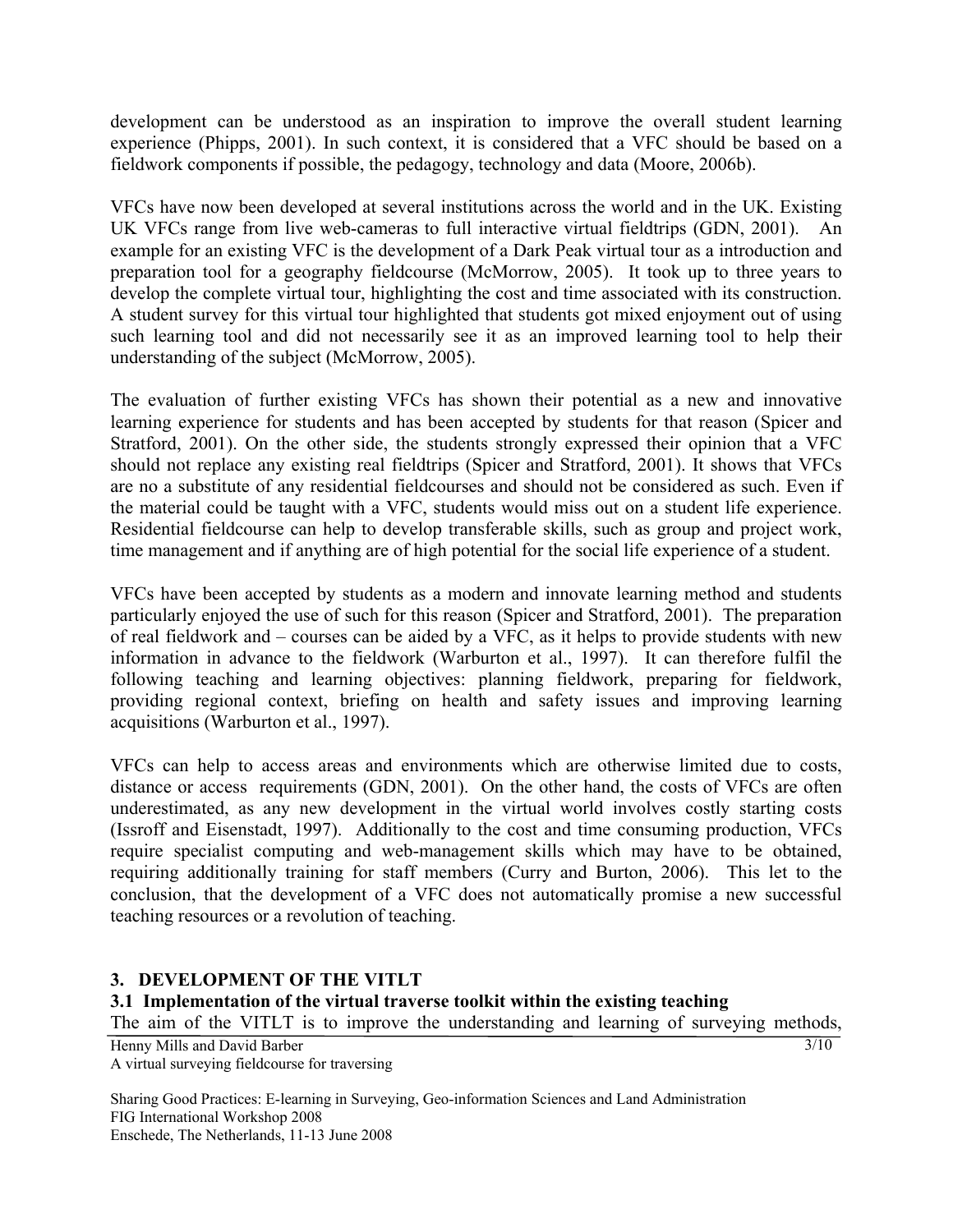traversing in particular, primarily for first year civil engineering students at Newcastle University. It will additionally allow students, to self-assess their traversing observation and calculation skills, instead of the currently used summative assessment. The VSFC module will also be made available to Geomatics and physical geography students before and after the Stage 1 residential fieldcourse, as it will consolidate their surveying knowledge.

The development of the VITLT has been handicapped by the amount of resources available to develop it. Despite the Newcastle University funding for 1 ½ months, the total time and costs required for the project were difficult to predict initially. A further barrier can be presented by the student group. It is not guaranteed that students will accept the VSFC as a new learning tool and will automatically gain more understanding for the subject from it. It is therefore important to integrate students as much as possible into the development of the VSFC.

The following recommendations, gained of previous studies, should consequently be considered when developing the VITLT (McMorrow, 2005):

- 1 Use of linear structure including a link on each page back to the main map
- 2 Use of annotated graphics
- 3 Offer self-assessment at the end of the on-line exercise.

### **3.2 Content of the VITLT**

The observation and calculation of a traverse is one of the most complicated, but at the same time one of the most important, basic surveying skills which needs to be obtained by students. Geomatics students seem to successfully understand the complexity of a traverse at the end of the residential fieldcourse, during which they have to fully observe and complete two large traverse networks. Civil engineering students on the other hand do not observe a complete traverse during their degree course, as the limited timeframe of three-hour practical sessions is not sufficient to complete a traverse. This deficiency could be overcome with a virtual, interactive and simulated traverse observation and calculation learning tool.

In the initial part of the development of a Newcastle University VFC, a virtual interactive traverse learning tool was developed. It was constructed for the simulated observation and calculation of a surveying traverse.

#### **3.3 Data for the VITLT**

The VITLT is initially based on several traverses around Newcastle University campus. Maps and photographs are presented together with an explanation and description in a surveying context to familiarise students with the setting of a realistic traverse observation environment. The use of digital video recoding can be of an advantage over digital photography for a virtual fieldcourse, as it allows better panning of the scenes, the option of adding sounds and a possible dynamic realism (Moore, 2006a). Data storage however may be an issue of lots of video are used, as 14 minutes of video tape can provide up to 10GB of data unless unzipped with the potential loss of data quality (Moore, 2006a). Due to those reason, the use of video was not used in the initial set-up of the VITLT.

Henny Mills and David Barber A virtual surveying fieldcourse for traversing  $\frac{4}{10}$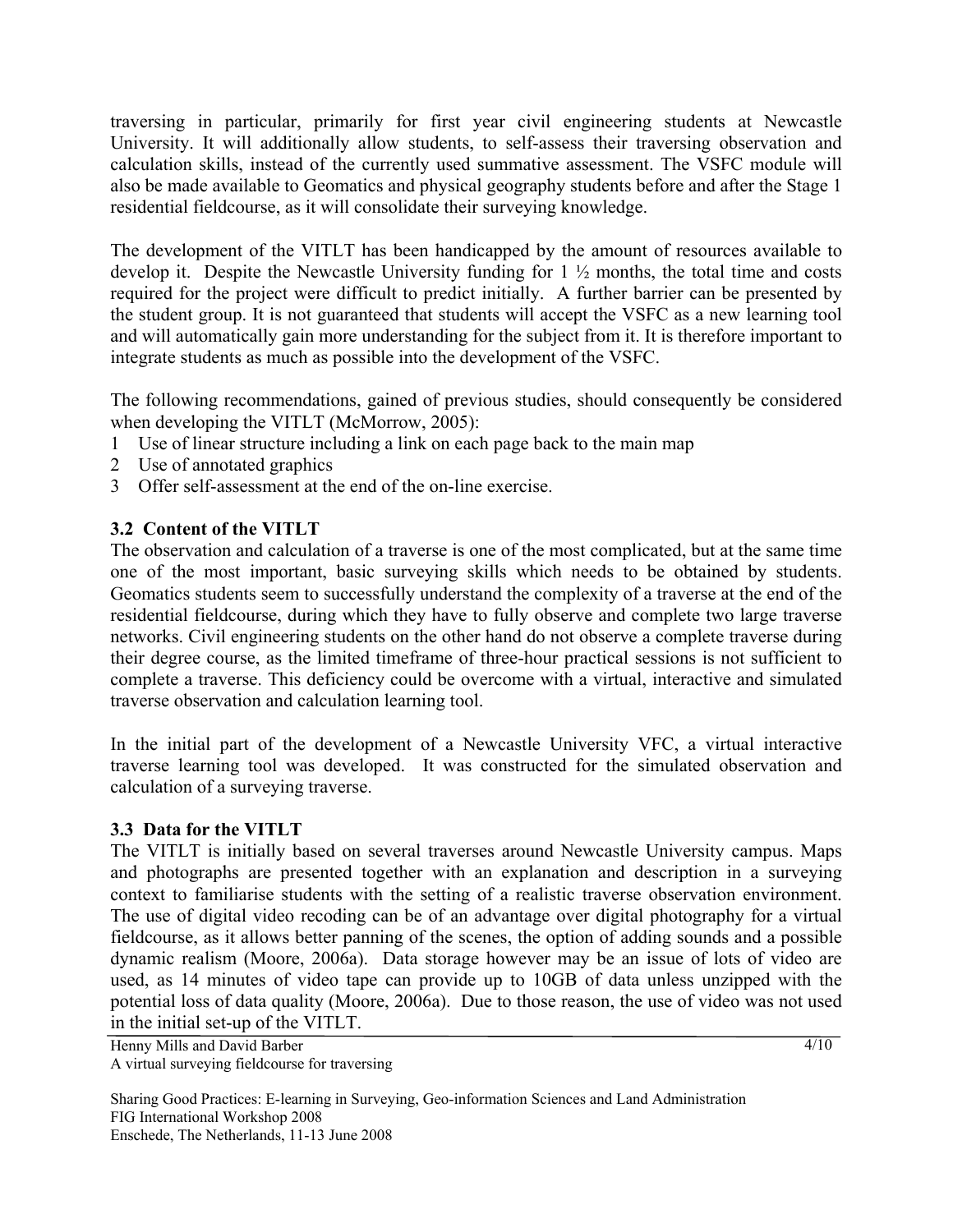The VITLT developed is not just depended on the data collection but also its analysis and presentation, requiring good preparation before any data is collected. The suggested use of popup answers in the style of "Did you know…" were abandoned in a test trial at Manchester University, as students would just click them away rather then actively trying to obtain the knowledge (McMorrow, 2005).

#### **3.4 Development of the VITLT**

Virtual observations at each traverse station were realised via hotspots on an overview map and 360 degree panoramic images. This allowed the students to gain a similar spatial orientation to that which they would have when observing a real traverse. The student can pan and zoom the image to locate the target and click to take a measurement, the horizontal, vertical angle and slope distance are displayed in a virtual total station display. Following the virtual data collection the traverse, as calculated by the student based on the given observations, can be checked on-line against the stored answer, allowing immediate feedback to the student. The virtual interactive traverse tool was prepared using Asynchronous JavaScript Technology (AJAX), allowing a dynamic website to be created, as required for the proposed tool.

### **4. THE NEWCASTLE UNIVERSITY VIRTUAL INTERACTIVE TRAVERSE LEARNING TOOL**

This section describes the structure and content of the VITLT in more detail. The VITLT was developed as a webpage and is served over the internet. The webpages are hosted on the Newcastle University Internet server and are linked to an additional SQL database server where the traverse data is stored.

The VITLT design consists of the two main elements: admin pages allowing new traverse to be entered and the student exercise pages**.** 

#### **4.1 Admin setup of the VITLT**

The admin webpage of the VITLT summarises the existing traverses within the system to the tool administrator ([Figure 1\)](#page-4-0). Additionally, the webpage allows to set-up new traverses together with data, pictures and design.

| <b>SVY XXXX</b>                                                                                                                                                                                                                                                                                                                                                                                                                                           |
|-----------------------------------------------------------------------------------------------------------------------------------------------------------------------------------------------------------------------------------------------------------------------------------------------------------------------------------------------------------------------------------------------------------------------------------------------------------|
| <b>Virtual Fieldcourse (Beta)</b><br>Home                                                                                                                                                                                                                                                                                                                                                                                                                 |
|                                                                                                                                                                                                                                                                                                                                                                                                                                                           |
| <b>Current exercises</b>                                                                                                                                                                                                                                                                                                                                                                                                                                  |
| 3: The Devonshire Building<br>This is a five station traverse around the Devonshire building on the campus of Newcastle University. Fixed coordinates are provided for traverse station A (E:424868.025,<br>N:565270.105) and the reference Station E (E:424886.472, N: 565233.267).<br>Add/Edit stations<br>Delete<br>Edit<br>4: Glaramara Network<br>Glaramara main network                                                                             |
| Add/Edit stations<br>Delete<br>Edit<br>5: Claremont Tower Trayserse<br>This traverse is located around Clarmont Tower on the campus of Newcastle University. This is a travserse consisting of two known stations and five stations of the which<br>the coordinates will have to be calculated. Fixed coordinates are provided for reference station GCQ17(E: 424716.923, N: 565191.450) and the traverse station GC18 (E:<br>424733.084, N: 565179.541). |

**Figure 1: Admin page of the VITLT** 

<span id="page-4-0"></span>Henny Mills and David Barber A virtual surveying fieldcourse for traversing

Sharing Good Practices: E-learning in Surveying, Geo-information Sciences and Land Administration FIG International Workshop 2008 Enschede, The Netherlands, 11-13 June 2008

 $\frac{5}{10}$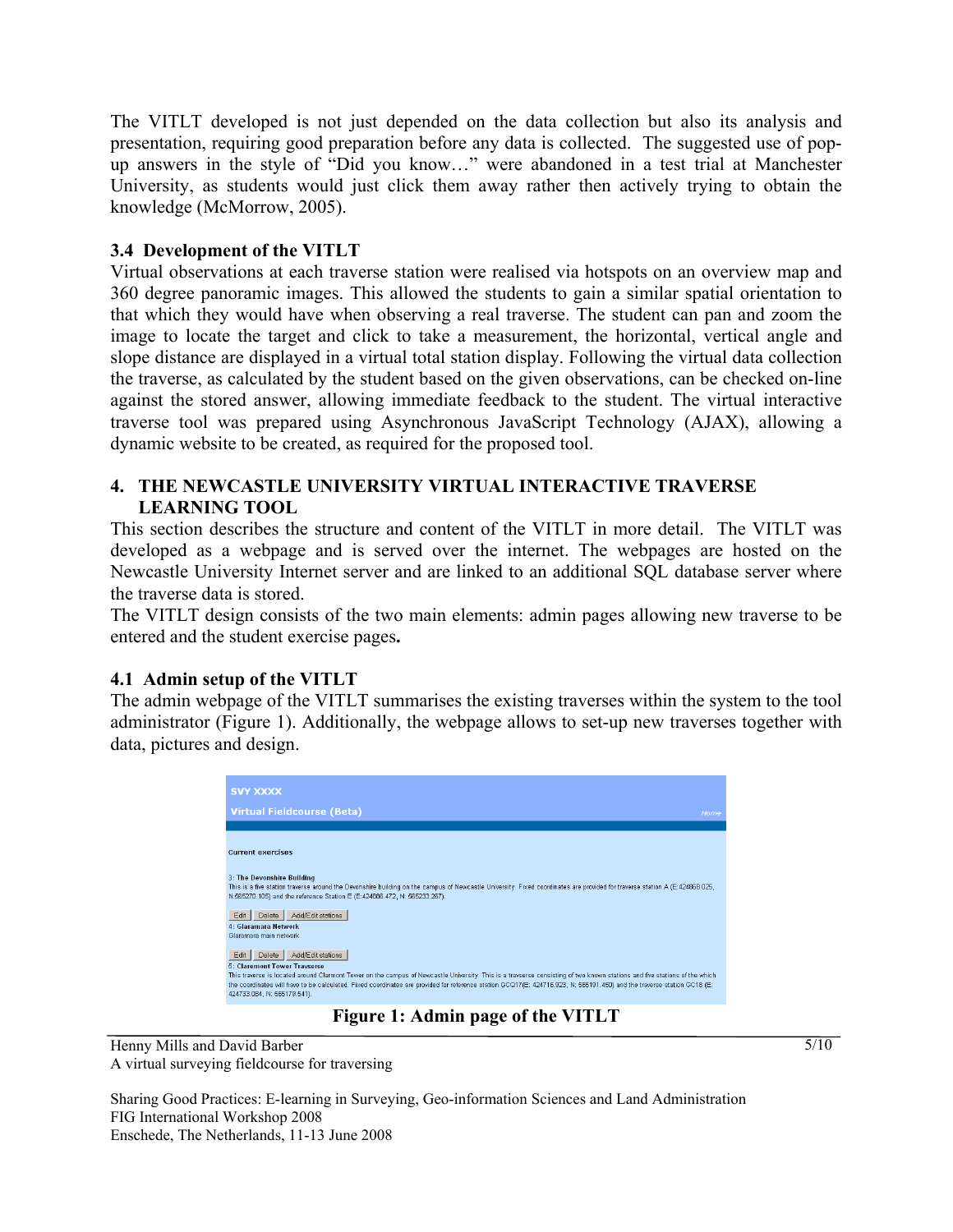New traverses can be added at any time to the VITLT. Any new traverses are required to have been calculated and the complete solution entered into the project database. Coordinates of the reference stations are required, as well as the calculated misclosures. Additionally, each station has to have entered a horizontal angle, vertical angle and slope distance reading for foresight and backsight observations. Also required are reduced horizontal and vertical angles and the actual final coordinates of all stations. The student's answers are compared against these stored answers ([Figure 2](#page-5-0)).

| Add a new station            |                                                                                                             |
|------------------------------|-------------------------------------------------------------------------------------------------------------|
|                              | Enter the following details and click add to generate a new station. Remember to copy the data to the serve |
|                              |                                                                                                             |
| Station ID (at):             |                                                                                                             |
| Lat (decimal degrees):       |                                                                                                             |
| Lon (decimal degrees):       | Open the Google Map coordinate utility                                                                      |
| Station (from):              |                                                                                                             |
| HA:                          |                                                                                                             |
| VA:                          |                                                                                                             |
| Slope distance:              |                                                                                                             |
|                              |                                                                                                             |
| Station (to):                |                                                                                                             |
| HA:                          |                                                                                                             |
| VA:                          |                                                                                                             |
| Slope distance:              |                                                                                                             |
|                              |                                                                                                             |
| MOV image:                   |                                                                                                             |
| Observation sequence number: |                                                                                                             |
| Back bearing:                |                                                                                                             |
| Reduced HA:                  |                                                                                                             |
| Forward bearing:             |                                                                                                             |
| Horizontal distance:         |                                                                                                             |
| $dE$ :<br>dN:                |                                                                                                             |
| Forward easting:             | Forward northing:                                                                                           |
|                              |                                                                                                             |

**Figure 2:Set-up of a new station on the VITLT** 

#### <span id="page-5-0"></span>**4.2 The student VITLT webpage**

The first student page of the VITLT informs the students of the outline, objectives and assessment of the VITLT ([Figure 3\)](#page-6-0). Once the students familiarised themselves with the objects and aims the exercise, a traverse can then be selected.

Sharing Good Practices: E-learning in Surveying, Geo-information Sciences and Land Administration FIG International Workshop 2008 Enschede, The Netherlands, 11-13 June 2008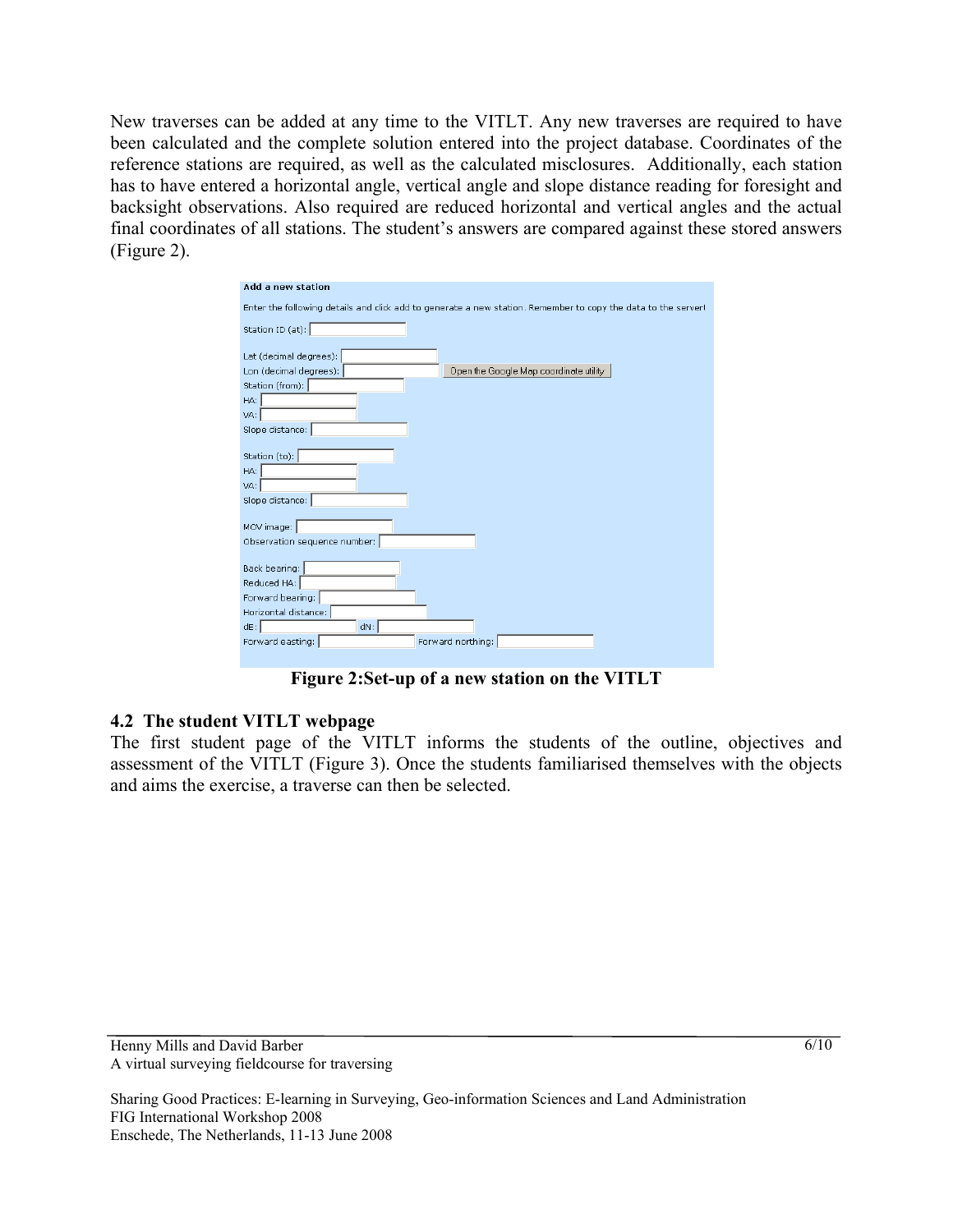

**Figure 3: The students look at the VITLT** 

<span id="page-6-0"></span>Once the traverse is chosen, the students are presented with a Google Map overview of the traverse stations. The student must decide which station should be observed first and has to choose the station. This loads the QuickTime movie presenting a 360ْ picture panorama. It allows the students to scroll and zoom around in the picture [\(Figure 4\)](#page-6-1). Once the other station is identified, a measurement can be carried out by clicking on the image. This measurement exists of a traverse observation consisting of the horizontal and vertical angle together with the slope distance [\(Figure 4\)](#page-6-1).



**Figure 4: Set-up for traverse observation from one station** 

<span id="page-6-1"></span>Henny Mills and David Barber A virtual surveying fieldcourse for traversing

Sharing Good Practices: E-learning in Surveying, Geo-information Sciences and Land Administration FIG International Workshop 2008 Enschede, The Netherlands, 11-13 June 2008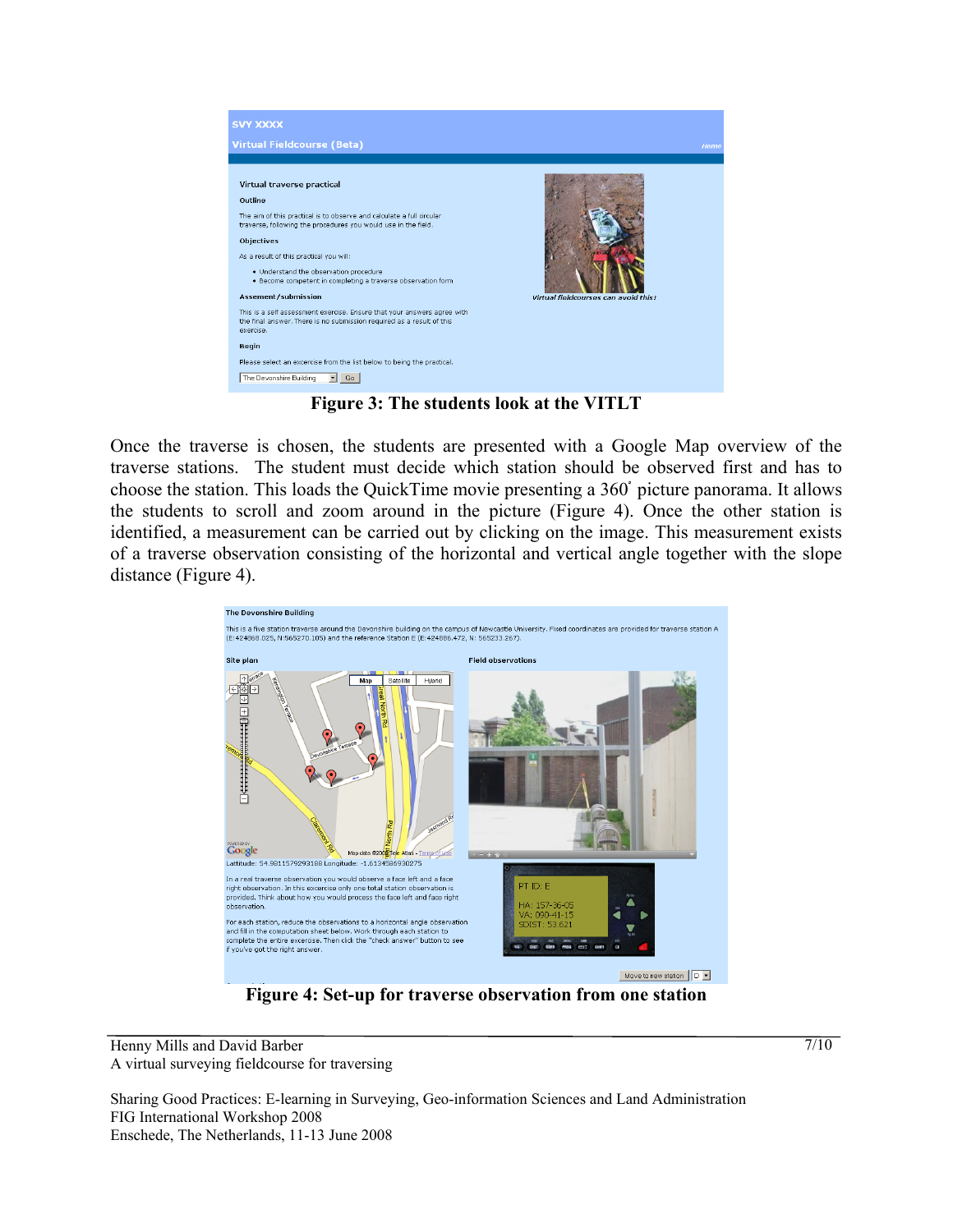Once all measurements are observed, the students are required to calculate the traverse data by hand and fill in the traverse calculation sheet [\(Figure 5](#page-7-0)). The traverse calculation sheet is based on the Newcastle University template for the calculation of a 2D traverse.



**Figure 5: Template for the calculation of the traverse** 

<span id="page-7-0"></span>All data inserted by the students is assessed in real time and an indication for a correct or incorrect value is given. The traverse observation and calculation is so far only limited to a 2D traverse. Further work may extend the exercise to a 3D traverse, requiring the students to calculate the heights of each station.

## **5. THE VITLT AS A STUDENT LEARNING TOOL**

The VITLT was tested by several Stage 3 Geomatics students. The students used their experience of studying surveying and having carried out several traverse observations and calculation. It enabled a comparison to their knowledge and assessment of the use of the traverse fieldcourse from an experienced point of view.

The student questionnaire showed their appreciation for the VITLT, as an e-learning tool and their enjoyment of using such tool. The current design and navigation tools were praised by the students. All students agreed that the VITLT would a useful tool in a surveying context for their study. The potential of VITLT to help the learning and understanding of a traverse was highlighted. Additionally, it was noted that students seemed to prefer the on-line traverse observation and calculation to the traditional hand-calculation using a paper traverse calculation form. Nevertheless, the students did not see the e-learning tool as a replacement for a traverse observation as carried out on the fieldcourse, but suggested that it could be used as a preparation and revision tool. The main negative respond received from the students was based on the current instructions and set-up of the VITLT. More instructions on how the VITLT has to be executed were suggested, as a lot of prior knowledge is currently assumed on how a traverse observation and calculation is carried out. The student questionnaire also highlighted some technical

Henny Mills and David Barber A virtual surveying fieldcourse for traversing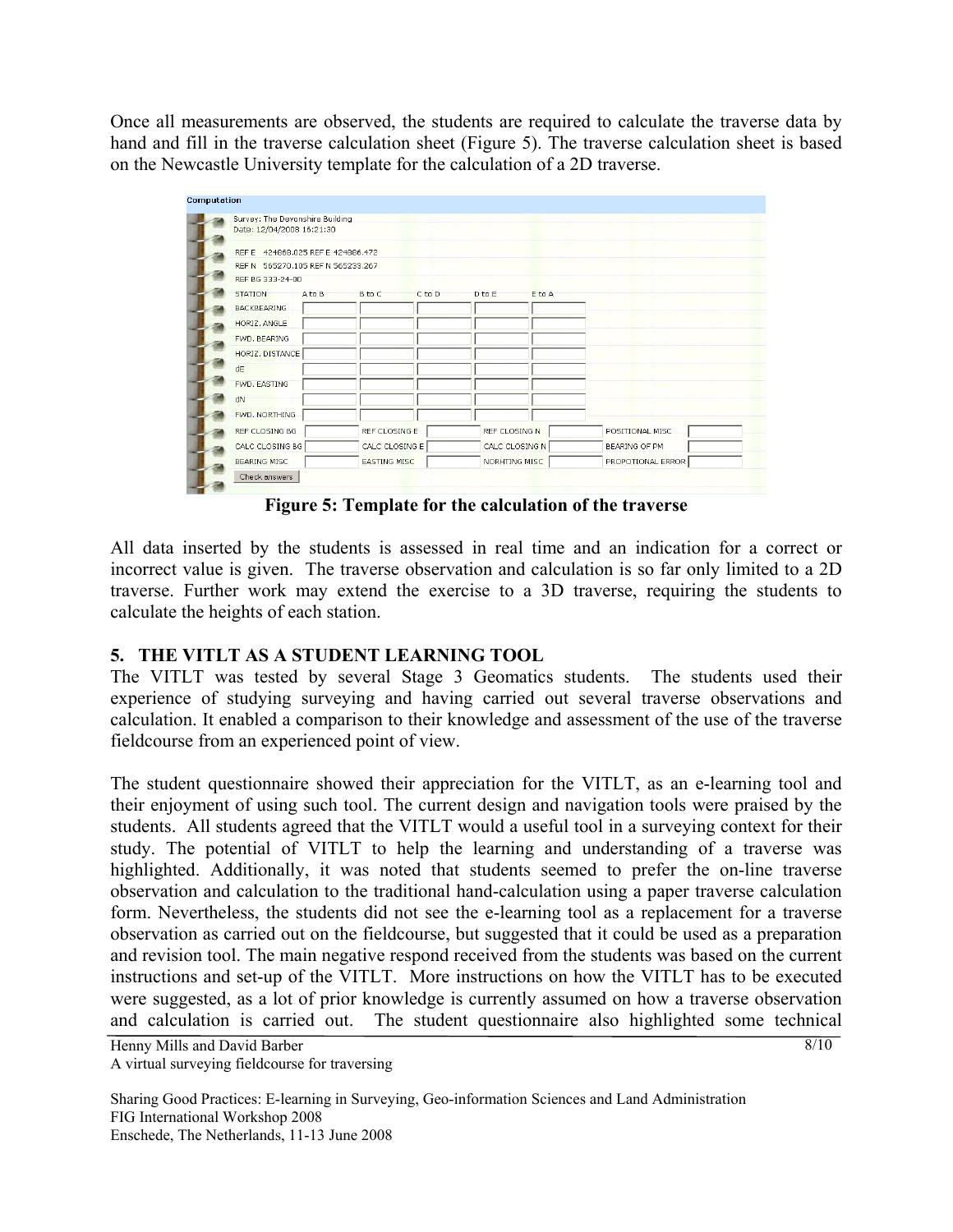problems, such as the requirement of QuickTime to be installed on the computer and the missing option of saving data and completing the exercise at a later time.

The feedback of the students on the interactive learning tool will be used to iteratively improve the tool, ensuring a student friendly development, user environment and accessibility, leading to its acceptance by students. If proven successful, the VITLT will subsequently be further developed to a complete and comprehensive suite of modules, consisting of different surveying methodologies set in a simulated fieldcourse background.

#### **6. CONCLUSION AND FUTURE DEVELOPMENTS OF THE VITLT**

The virtual interactive traverse learning tool was developed as the first of a series of modules for a comprehensive Virtual Surveying Fieldcourse. Further extensive assessment will have to be carried out regarding its influence on the student performance. Additionally, further funding resources have to be found and secured to allow a further development to a complete and comprehensive suite of modules, consisting of different surveying methodologies set in a complete simulated fieldcourse background.

The VITLT serves as an excellent first-year experience and allows students to better understand the basic surveying method of traversing, on which they can build in their following years at the university. The aim of the tool is to improve the understanding and learning of surveying methods, traversing in particular, for first year students. It additionally allows students, to selfassess their traversing observation and calculation skills.

### **6.1. Future development of the VITLT**

Several developments are planned to extent the VITLT. However, all potential developments are subject to securing additional funding. Firstly, it is aimed to extent the traverse calculation from a 2D traverse to a full 3D traverse, including the height calculation of each station.

Naturally, the VITLT will be continuously extended with further traverse, such as the traverses being based on the Geomatics residential fieldcourse in Borrowdale, Lake District, UK. Further possible improvements for the VITLT relate the design of the tool and the presentation of the data. The presentation of each the traverse stations on three-dimensional terrain model, overlain with near-vertical aerial photographs, would help the visualisation of the traverse for the students. Additionally, it is aimed to ask students to set-up a total station interactively at each traverse station, for which the simulated equipment will be provided within the learning tool.

## **REFERENCES**

- Curry, G.B. and Burton, C.J., 2006. Use of Virtual Fieldtrips in Earth Science. In: <http://goodpractice.gees.ac.uk/cgi-bin/searchspec.pl?terms=218> (Editor), accessed 24 April 2007.
- GDN, T.G.D.N., 2001. Providing Learning Support for Students with Mobility Impairments Undertaking Fieldwork and Related Activities. In:

 $\frac{9}{10}$ <http://www2.glos.ac.uk/GDN/disabil/mobility/toc.htm>(Editor), accessed 24 April 2007.

Henny Mills and David Barber A virtual surveying fieldcourse for traversing

Sharing Good Practices: E-learning in Surveying, Geo-information Sciences and Land Administration FIG International Workshop 2008 Enschede, The Netherlands, 11-13 June 2008